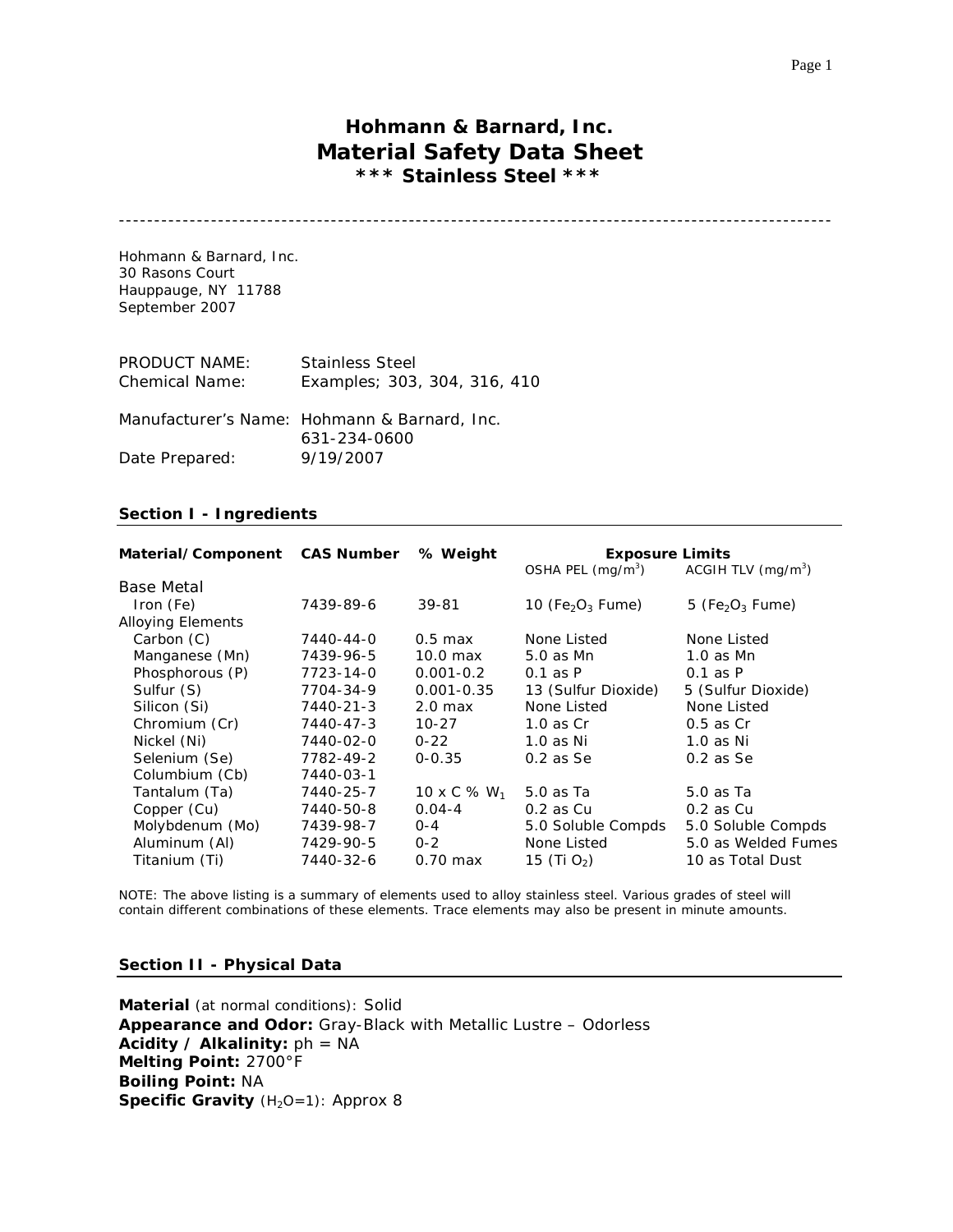### **Section III - Personal Protective Equipment**

### *Respiratory Protection*

NIOSH approved dust/mist/fume respirator should be used during welding or burning if OSHA PEL or TLV is exceeded.

### *Hands, Arms and Body*

Use appropriate clothing such as welders aprons & gloves when welding or burning. Check local codes.

### *Eyes and Face*

Safety glasses should always be worn when grinding or cutting; face shields should be worn when welding or burning.

### *Other Clothing and Equipment*

As required for protection depending on the operation and safety codes.

# **Section IV - Emergency Medical Procedures**

### *Inhalation*

Remove to fresh air; if condition continues, consult physician.

### *Eye Contact*

Immediately flush well with running water to remove particulate; get medical attention.

### *Skin Contact*

If irritation develops, remove clothing and wash well with soap and water. If condition persists, seek medical attention.

### *Ingestion*

If significant amounts of metal are ingested, seek medical attention.

# **Section V - Health/Safety Information**

### **HEALTH**

Steel products in the natural state do not present an inhalation, ingestion, or contact health hazard. However, operations such as welding, burning, sawing, brazing, grinding, and possibly machining, which results in elevating the temperature of the product to or above its melting point or results in the generation of airborne particulates may present hazards. The above operations should be performed in well ventilated areas. The major exposure hazard is inhalation.

### *Effects of overexposure are as follows:*

**Acute:** Excessive inhalation of all metallic fumes and dusts may result in irritation of eyes, nose and throat. Also high concentrations of fumes and ducts of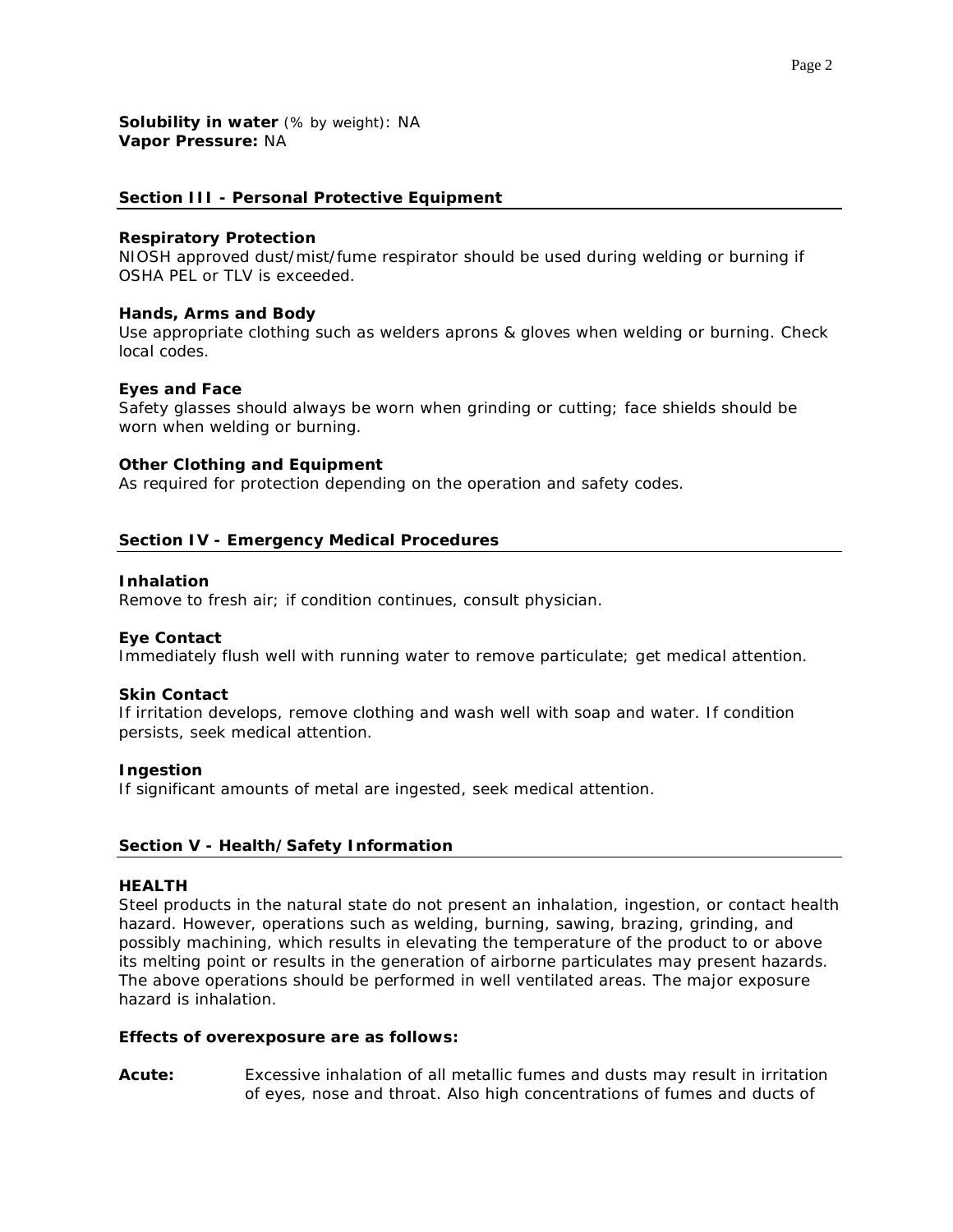iron-oxide, manganese, copper & selenium may result in metal fume fever. Typical symptoms consist of a metallic taste in the mouth, dryness and irritation of the throat, chills and fever, and usually last from 12 to 48 hours.

**Chronic:** Chronic and prolonged inhalation of high concentrations of fumes or dust of the following elements may lead to the conditions listed opposite the elements:

*Iron (iron-oxide)*: Pulmonary effects, siderosis

| <i>Manganese</i> : Bronchitis, pneumonitis, lack of coordination, central nervous |  |
|-----------------------------------------------------------------------------------|--|
| system.                                                                           |  |

*Chromium:* Various forms of dermatitis, inflammation and/or ulceration of upper respiratory tract, and possibly cancer of nasal passages and lungs. Based on available information, there does not appear to be any evidence that exposure to welding fume induces human cancer. *Nickel*: SAME AS CHROMIUM *Selenium*: Nasal and bronchial irritation, gastro-intestinal disturbances, garlic odor of breath. *Copper:* Pulmonary effects, nasal and paranasal sinus, skin and liver. *Vanadium:* May affect lungs. May affect blood pressure as vanadium pentoxide.

*Cobalt*: Inhalation of cobalt dust may cause an asthma-like disease with cough and dyspnea.

*Molybdenum*: Pain in joints, hands, knees and feet.

Medical conditions generally aggravated by exposure would be dermatitis and pulmonary disease or disorders.

# *Occupational Exposure Limits: See Ingredients (Section I)*

Chromium and Nickel have been identified by the International Agency for Research on Cancer (IARC) and the National Toxicology Program (NTP) as potential carcinogens.

# **FIRE AND EXPLOSION**

### *Flash Point:* NA *Auto Ignition Temperature:* NA *Extinguishing Method:* NA *Extinguishing Method Not to be used:* NA

*Fire and Explosion Hazards:* Steel products in their natural state do not present a fire or explosion hazard.

# *Flammable Units in Air:*

 Lower: NA Upper: NA

# **REACTIVITY**

*Stability:* Stable

**Incompatibility** (Materials to Avoid): Stable under normal conditions to use, storage and transport. Reacts with strong acids to form hydrogen gas. At temperatures above melting point, metallic oxide fumes may be liberated.

*Conditions to Avoid:* Non-ventilated areas when cutting, welding, burning or brazing; avoid generation of airborne dust and fumes.

**Keep Area Well Ventilated** 

# *Hazardous Decomposition Products***:** Metallic oxides